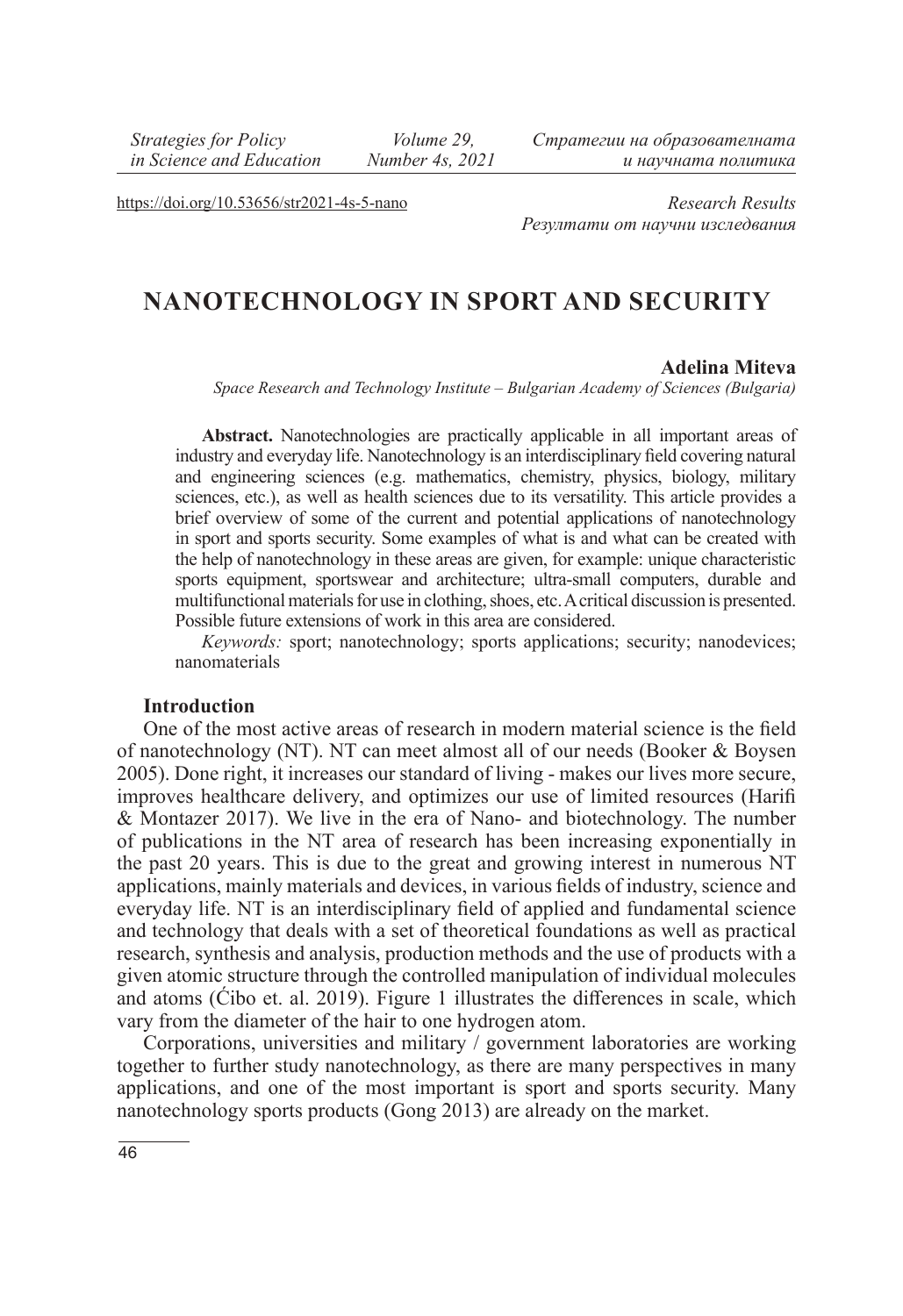

**Figure 1.** Size comparisons, from hair diameter (75.000nm) to the hydrogen atom (0.1 nm)

#### **Purpose**

In this study a brief overview of some of the current and potential applications of NT in sport and sports security is presented. Some examples of what is and what can be created with the help of nanotechnology in these areas are given. A critical discussion is presented. Possible future extensions of work in this area are considered.

#### **Methodology**

Some of the information presented in this study is compiled from the available literature on nanotechnology and can be considered as a brief introductory review of the above topic. Some results obtained by me and co-authors relevant to the topic of this publication, are mentioned.

When creating this article, several scientific methods were used: obtaining information on the topic through literary search, analysis, creativity, logic and synthesis of literature; experience and knowledge in the field of NT served as the basis for the creation of the proposed conclusions.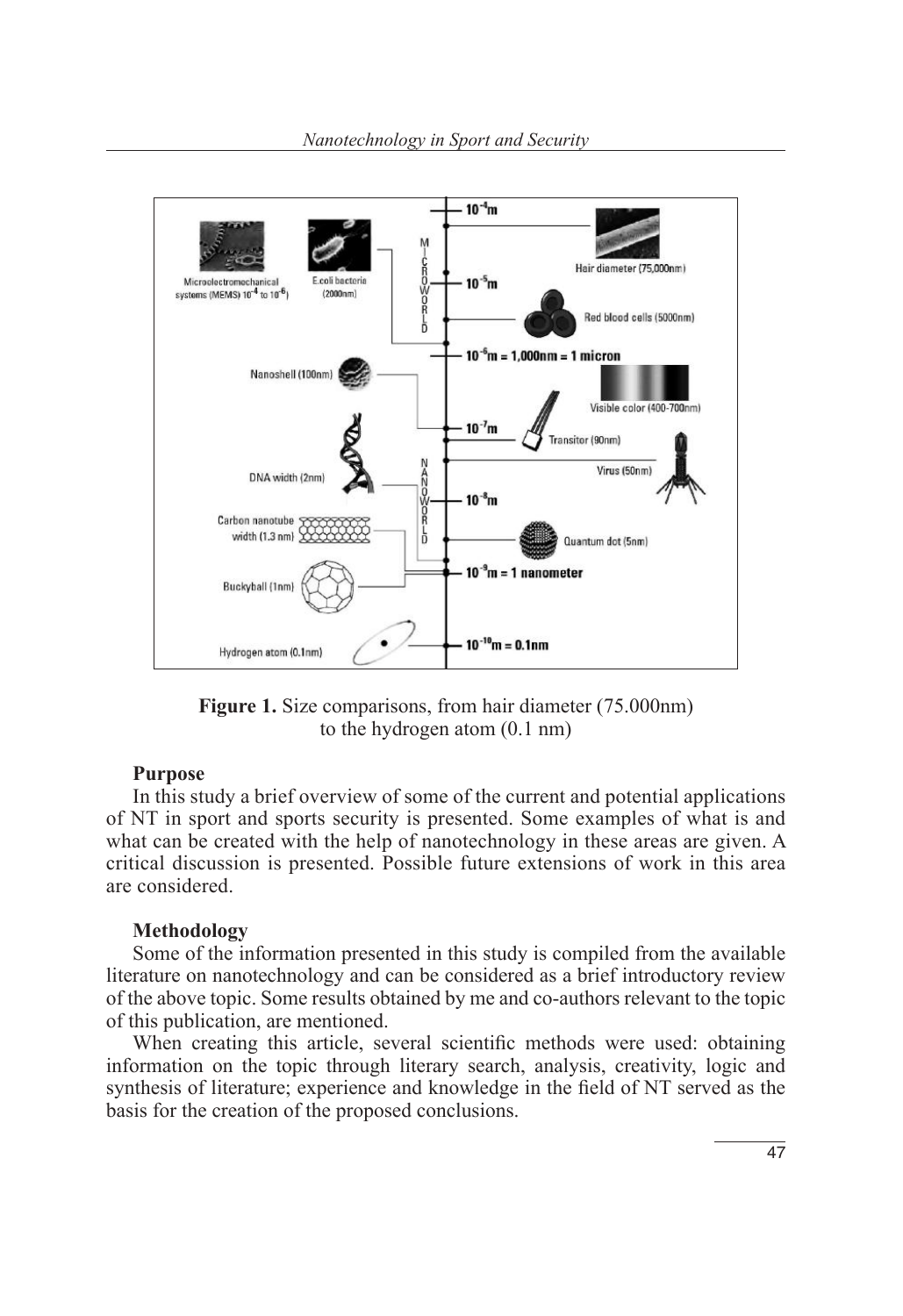#### **Results and Discussion**

Using nanomaterials in sport engineering resulted in scientific development of sport (Ćibo et.al. 2019). Nowadays NT has been widely used in various sports, sport venues, sport equipment and sport coatings, floor coverings and clothing (Zhao & Shen 2012). Famous sport companies are looking for new and novel ideas for increased application of NT in their sport products attaining desired properties.

Some of the endless benefits of using NT in sport and sports security are: improvement the quality of sports equipment and sports facilities; increasing the durability of equipment and facilities; increasing sportsmen performance; a sense of comfort and safety for sportsmen; reduces the likelihood of injury and increases maneuverability compared to the equipment used earlier; more agile sportsmen than ever. And some of the NT advantages in sports equipment are: increased endurance; increased hardness; reduced weight; wear resistance; resilience; reduced friction; improved strength to weight ratio; it's safer; increases the degree of competitiveness in sports.

#### *Types of nanomaterials used in sports*

NT applications in sport include mainly used nanomaterials such as carbon nanotubes (CTN), silica (SiO<sub>2</sub>) nanoparticles, fullerenes, carbon nanoparticles (NP), giving many properties to various sports equipment (Harifi & Montazer 2017).

CNT, the most commonly used material in nano-enhanced sports equipment, have a higher specific strength and specific stiffness than other conventional materials. They are 100 times stronger and 6 times lighter than steel and rigid as a diamond, making them an ideal component for making sports equipment where low weight and high strength have primary importance. CNT are used to create super-strong steering wheels for mountain bikes, durable tennis rackets and ultralightweight bicycle frames (Zhao & Shen 2012).

Silica NP is a material used to produce glass characterized as a bad heat conductor. Silica coatings make the skeleton of aerogel. Silica aerogels are made of NP of aerated airborne NP. As a result, this substance is mostly made up of air. Since both air and silica have very low thermal conductivity, they are excellent insulators. These features make nano-aerogels one of the currently the best heat insulators (Ćibo et.al. 2019). Silica NP are incorporated in such sports as: tennis/badminton (increase stability, power and durability of racquets); skiing (decrease torsion index and facilitate transition in skins); fly-fishing (enhance hoop and flex strength of rods).

Fullerene is an allotropic carbon modification which doped with potassium exhibits superconductive properties. They find application in tennis/badminton (reduce weight and twisting o racquets frames), golf (facilitate flexible club whipping), bowling (reduce chipping and cracking of balls).

Carbon nanoparticles have widely been applied in sport such as road racing. The electrical conductivity of polymer materials, like carbon nanoparticles, can be considerably improved by incorporation of conductive fillers. The latest discovery from Rice University is the result of research that lasted for more than ten years, and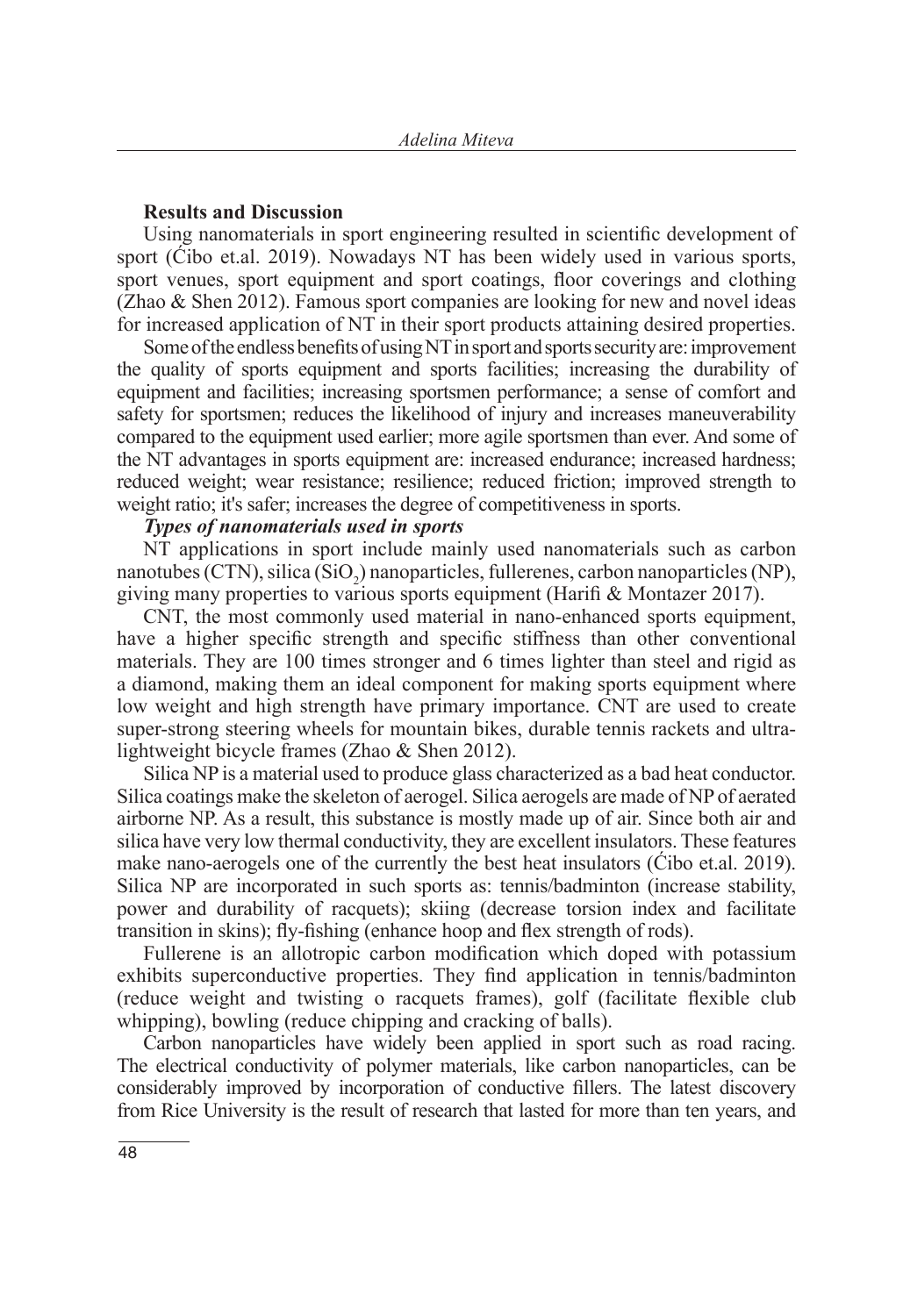despite this, it has caused quite a shock. Rice scientists, the US Air Force and the Israeli Technion Institute discovered that they produced a new type of carbon microtubes (CNT), or microfibers that look similar to textile fibers, or carry heat and electricity such as metal wire. In a journal, scientists have described the process of industrial production that has ended and whose characteristics in many ways go beyond existing commercially available high-performance materials (Ćibo et.al. 2019).

Carbon nanotubes have been applied in tennis and badminton racquets to reduce their weight and increase their elasticity, durability and hand-feeling. These racquets are mostly made of graphite and carbon fibers. Coating tennis balls with nanoparticles such as nano-clay greatly extends the ball service life due to gas barrier effect slowing down the speed of air penetration into the ball. Bicycles with carbon nanotube frames are light-weight while having rigidity.

Today's sport venues have been dramatically changed through application of nanomaterials in the construction of sport stadiums (roof, floors, walls and glasses), field turf and racks. Nano-films with higher resistance to water and moisture are applied on flooring and walls of stadiums preventing the formation of rust and defects, maintaining their long-term cleanliness and extending their service life (Harifi & Montazer 2017). Painting the stadium walls with nano-paints including  $SiO<sub>2</sub>$  nanoparticles with antibacterial, self-cleaning and anti-stain properties purifies the indoor environment, insulates the heat and protects the area against ultraviolet (UV) radiation of sun.

### *Nanotechnology-based textiles (nanotextiles)*

NT in textile industry (Montazer et. al. 2016) provides various high-quality products (see Figure 2).



**Figure 2.** Applications of nanotechnology in textiles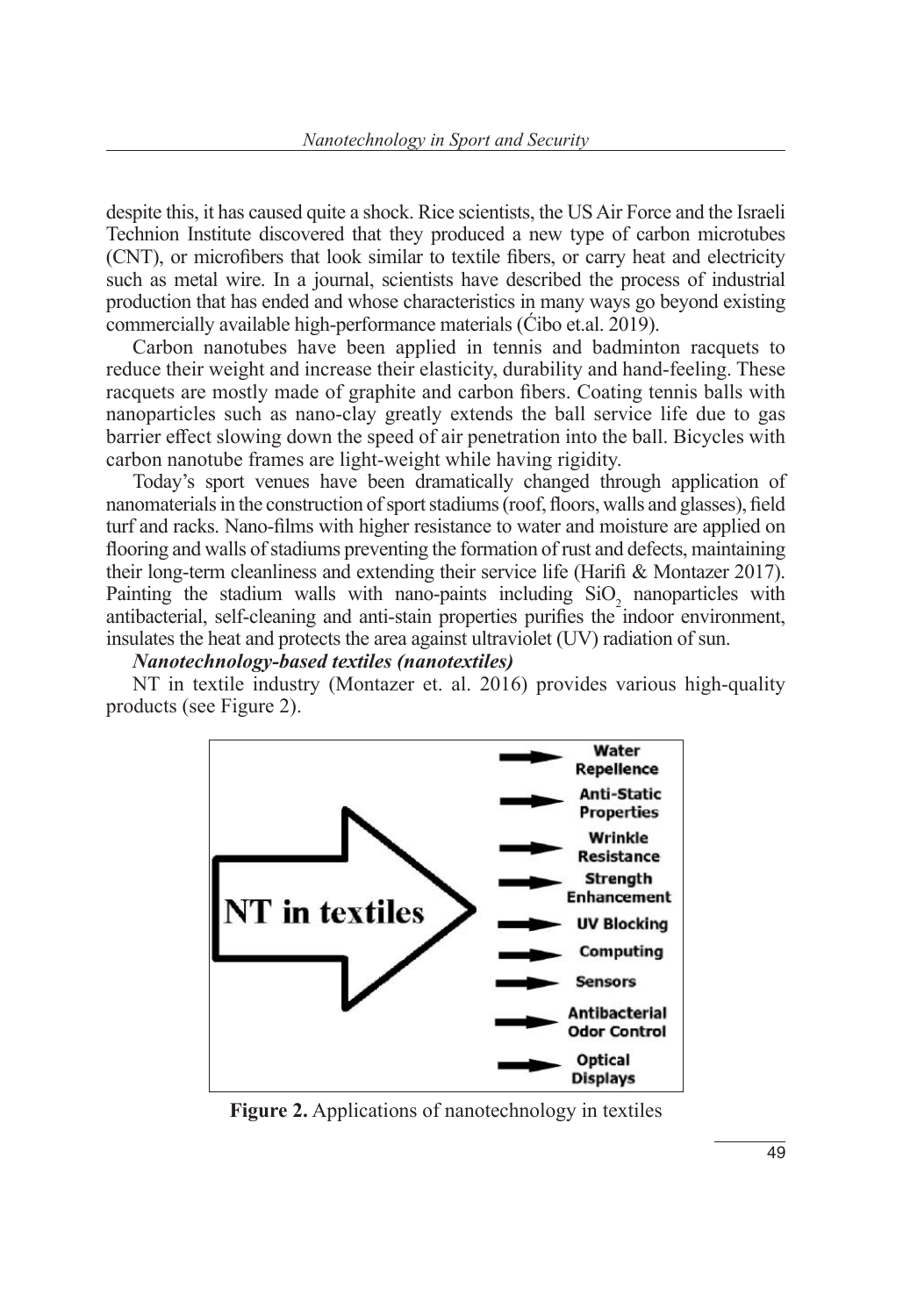For textiles in sportswear and equipment, the most important thing is to protect the health and life of athletes, as well as to make them feel comfortable. Over the last two decades, numerous nanostructures and nanomaterials including NP, CNT, Bragg diffraction gratings, and nanoelectronics components have been deposited or woven into textiles. The development of these nanomaterials also creates new fabrication methods involving particle impregnation, spray coating, multifunctional composite fiber drawing, and direct weaving at an industrial scale. The application of nanomaterials in the form of surface modifications, electronics, and optics offers functionality as well as the potential of improved appearance. Realized nanotechnology applications in textiles include antibacterial properties, odor control, UV protection, water repellence, wrinkle resistance, antistatic properties, and strength enhancements (Table 1). One of the important NT applications in textile industry is devoted to stadium/gym floor coverings that affects the performance and safety of athletes and on the other hand intensifies the flooring durability and cleanliness (Shishoo 2005).

|                                                                             | ت                                                                          |
|-----------------------------------------------------------------------------|----------------------------------------------------------------------------|
| Main properties of sportswear and shoes<br>incorporated with nanotechnology | <b>Benefits for sports</b>                                                 |
| antibacterial                                                               | all types of sportswear and shoes                                          |
| comfort                                                                     | all types of sportswear                                                    |
| UV protection                                                               | clothing for outdoor sports                                                |
| water-proof                                                                 | swimsuit, diving, canoeing,<br>sport shoes, sailing                        |
| self-cleaning                                                               | mountaineering tents                                                       |
| protection from cold and heat                                               | skiing, snowboard, diving, mountaineering,<br>canoeing and cycling clothes |
| electronic textiles                                                         | mountaineering, running and fencing<br>clothes, referee gadgets            |
| enhanced blood circulation & recovery of<br>muscles                         | therapeutic knee bands, elbow bands,<br>back-belts esp. for weightlifting  |

**Table 1.** Properties of sportswear and shoes incorporated with nanotechnology

Some case studies are given below. In the production of clothing for racers in cars and motorcycles, the Gore-Tex brand offers a jacket made of waterproof polymer membrane with built-in nanosized carbon particles that resist static charge. Nano-Tex brand uses nanotechnology to produce Nano-Care stain-resistant clothing. They coat the fibers with a polymer and then woven into fabric, the cloth maintains its stain resistance even after many washes — and the fabric maintains its soft texture and feel. They license the technology to others, including clothing giants The Gap, Nike, and Old Navy. Schoeller Textiles AG (Switzerland) has developed a nanobased technology to produce clothing with optimal balance of comfort, air permeability, wind and water resistance and self-cleaning property for extreme cold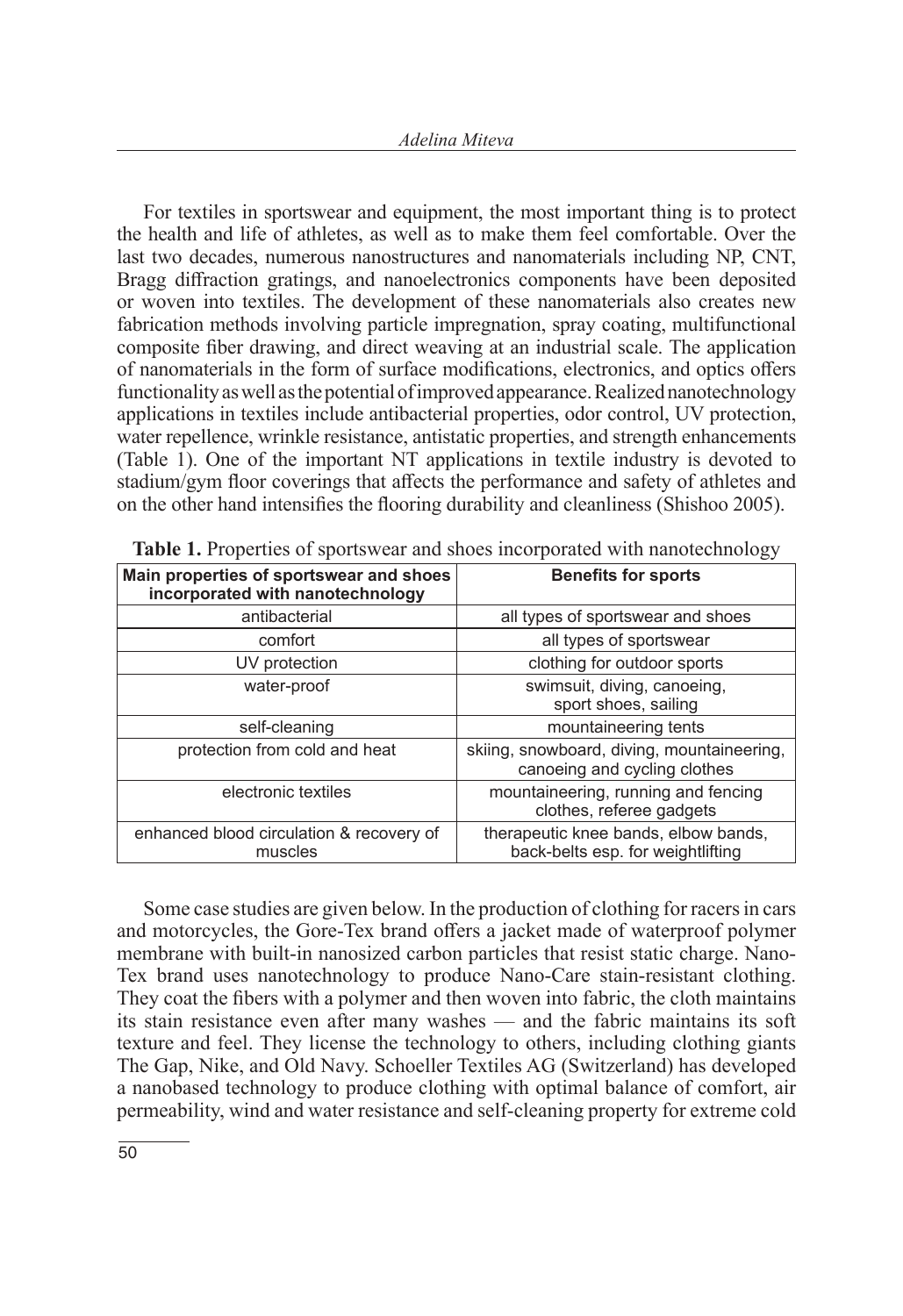weather sports such as mountaineering and ski (Montazer et. al. 2016). The topic of smart nanotextiles in sports is quite extensive and can be considered separately.

## *Application of nanotechnology in some sports areas*

Nanotechnology has also found applications in car racing. NT treating of sports cars reduces friction, resulting in increased engine power and better fuel economy (Booker & Boysen 2005). Cars will have lighter and stronger engine blocks and frames and will use new additives making fuel more efficient. The development of materials ten times stronger than steel – but a tenth of the weight — offers to make transportation faster and more efficient. The use of solid and light carbon nanoparticles in the production of bicycles reduces their weight and increases their power.

NT makes sports secure and improves the health of both athletes and ours. NT delivers faster intensive medical help. Detecting disease at the molecular level will lead to timely detection of a disease, timely and new treatment for new and old diseases. For example, General Electric is focused on material performance. They are working on nanotubes, nanorods, nanoceramics, nanostructured metal alloys, and self-assembled block polymers. There are endless applications of improved material performance for this electronics giant (including everything for sports and diagnostic imaging scanners).

Nanotechnology in sports medicine (Bayram, Işıklı & Denkbaş 2014) is general adaptation of all kinds of developments in nanoscale into medicinal applications related with sports injuries. The adapted developments can be either directly related with the medical interventions such as regeneration of a tissue, implantation, and drug therapies or supporting elements like imaging, strapping, and tapings. The progress in textile industry, imagings, tissue engineering, and drug delivery with the help of nanotechnology-based approaches exhibits new products and methods for the medical area, and they increase day by day.

The use of aluminium-based composite nanomaterials in sports facilities and equipment (especially in cars, bicycles and constructions) makes them lighter, stronger and safer. Research and development of such aluminium-based nanocomposites will be greatly assisted by the research that we are developing (at the Department of Space Materials Science, SRTI-BAS) in the field of new nanocomposites based on nanomicrocrystalline aluminium alloys (Petrova, Stefanov & Miteva 2020) and functionally graded materials (Miteva 2014).

More powerful and smaller computers, created by NT, will encrypt our data and provide round-the-clock security. Chemical sensors based on NT are incredibly sensitive (Booker & Boysen 2005). Small computers and sensors will make the life and work of athletes safer. The investigations on electric field effects in semiconductor quantum well structures are the basis for searching new structures for electric field effect device with sports applications. This type of research that we do (Miteva, Vlaev & Donchev 2008) would be useful in developing advanced electro-optical devices for use in sports.

Undoubtedly, nanomaterials can make some of the sports facilities and sports equipment many times better. However, despite the various advantages proposed,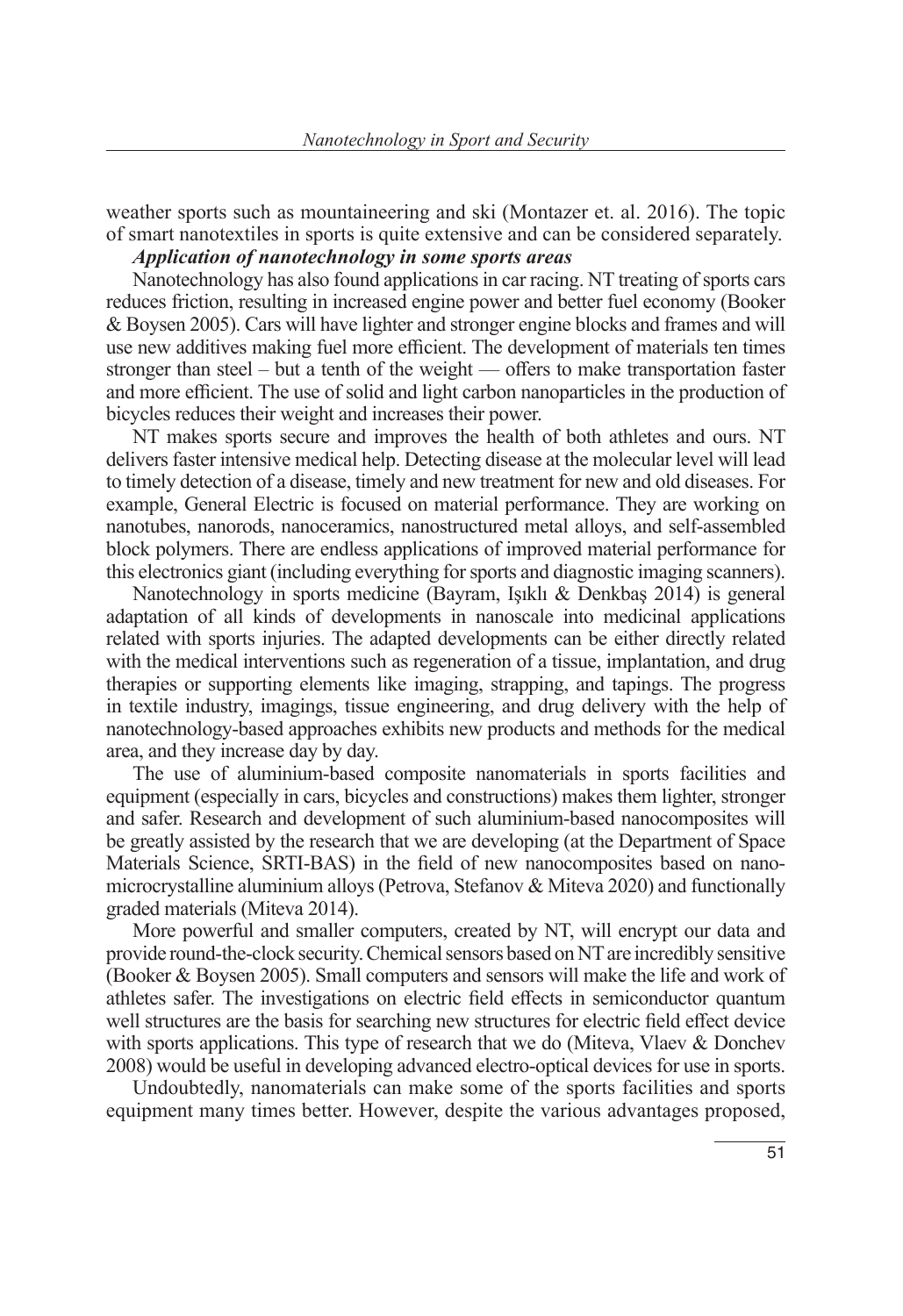there is not a myriad of nanotechnology-enhanced sports equipment in the market as the technology is highly expensive and complicated to deal with (Ćibo et.al. 2019). The biggest category of the nanotechnology sports products on the market now is health and fitness, which includes clothing, cosmetics and sunscreens. This category also includes sports equipment that includes improved tennis balls and stronger rackets.

Although nanomaterials in different sports sections have brought many benefits to the sport community, they possibly have negative impact on the environment and organisms, threatening the human health (Zhao & Shen 2012). Thus, more attention should be paid on the biological study of nanomaterials, developing sports engineering with negligible harmful effect.

#### **Conclusion**

The desire for sport products with enhanced performance and efficiency has been known for many years. The use of nanomaterials in sports engineering has led to the scientific development of sports. Today nanotechnology is widely used in sports and it has revolutionized many aspects of sport engineering including sport venues, sport equipment, floor coverings and clothing, sports medicine and sports security.

Nano-enhanced sports equipment is much more advanced and superior in terms of strength, rigidity and durability compared to conventional sports equipment. Various companies offer more innovative ideas for further application of nanotechnology to improve sports equipment. Many prominent athletes choose nano-built sports equipment to enhance their performance. In connection with the growing role of nanotechnology and the huge amount of research in this area, there is a need to develop new methods and ideas for the production of sports goods using nanotechnology. The sportswear market has grown significantly in recent years and innovative products are constantly being produced, with performance, quality and design as decisive factors. The future approach will focus on meeting the multifunctional requirements for sports products.

Medicine-related nanotechnology materials provide additional added value in all areas as they help patients/athletes regain their health and improve their quality of life.

Nanotechnology products will continue to emerge with new applications; however, scientists, manufacturers and regulatory agencies must ensure that these technologies do not adversely affect human health and the planet during their production and life cycle.

Nanotechnologies, in which we could contribute something new in the field of sports, preferably with the help of minimal financial costs, can be theoretical modeling of new nanostructured materials and devices, such as semiconductor nanostructures (for electrooptic device applications), and aluminium-based nanocomposites and functionally graded materials (for nanostructure sports applications in automotive and construction industries). The work is in progress in this direction.